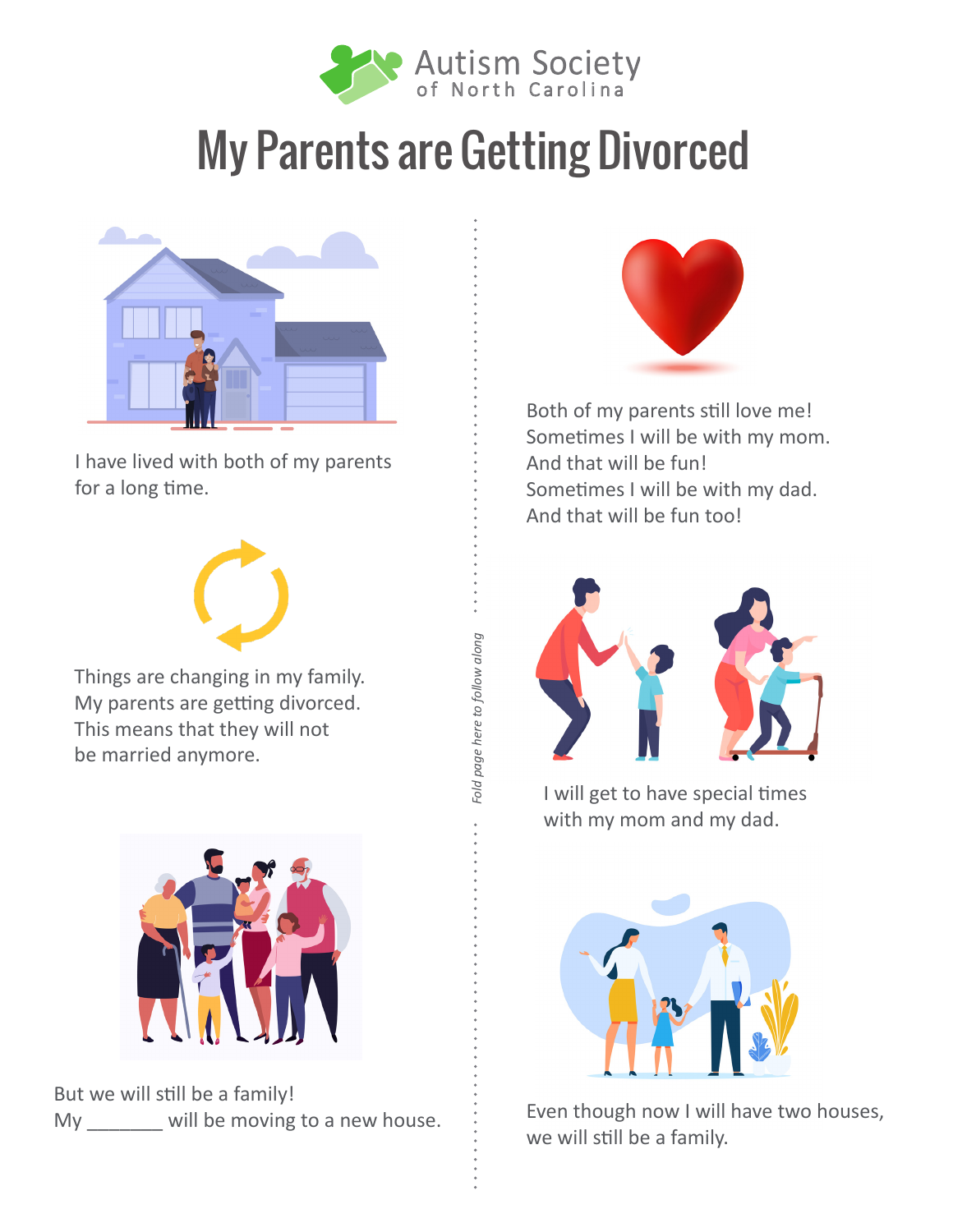

(Continued)

*Fold page here to follow along*

Fold page here to follow along







It is okay to be sad.



I can ask my parents questions if I want.



I can talk with my parents about my feelings. I did not do anything wrong.



My family is different now, and that is okay!



I will still get a lot of family time!



Things will be okay.



My family loves me!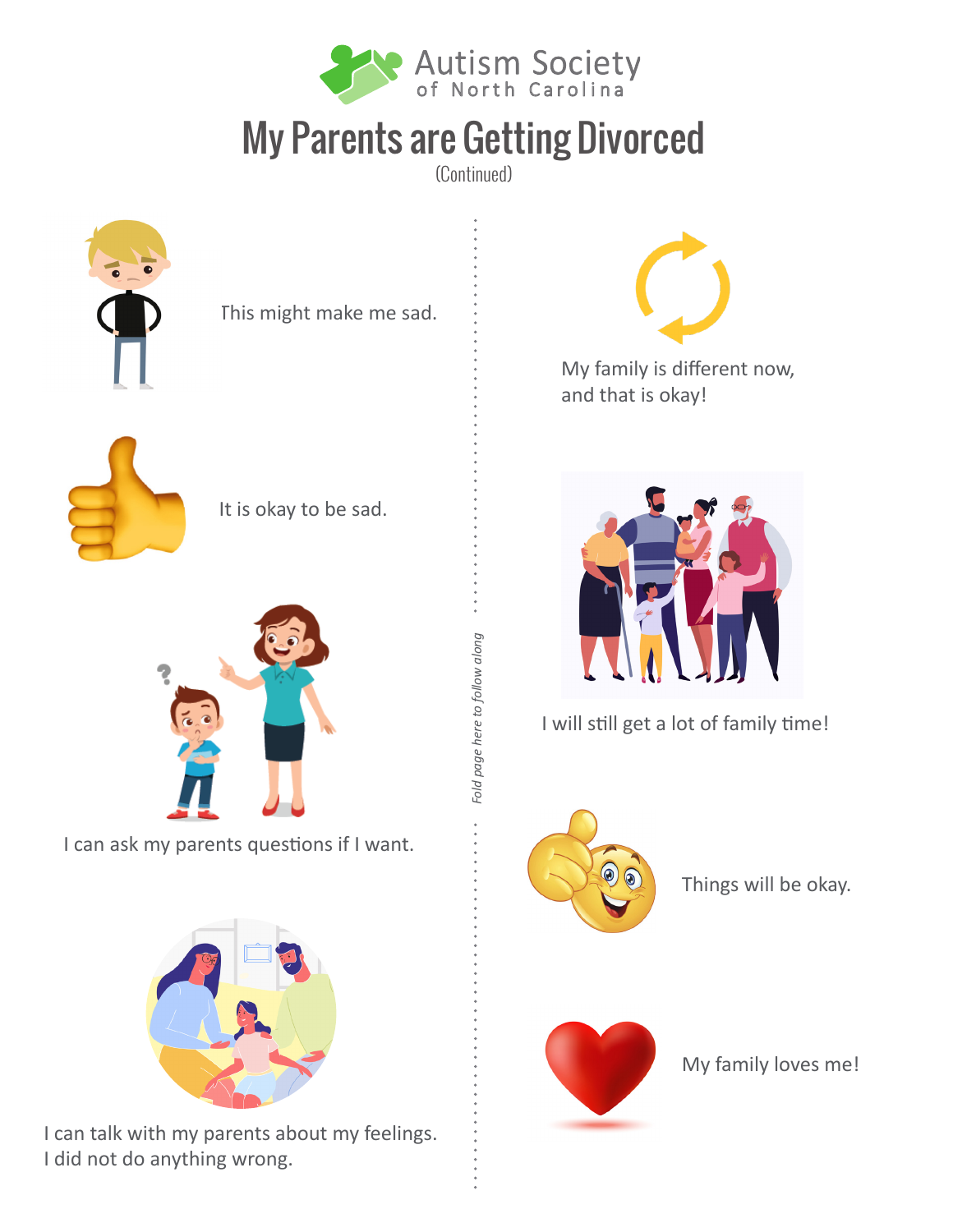

(Abbreviated Version)

*Fold page here to follow along*

Fold page here to follow along



I live with my parents.



But we will still be a family! My \_\_\_\_\_\_\_ will be moving to a new house. Now I will have two houses!



Things are changing in my family. My parents are getting divorced.



They will not live together anymore.



Both of my parents still love me!



Sometimes I will be with my mom.